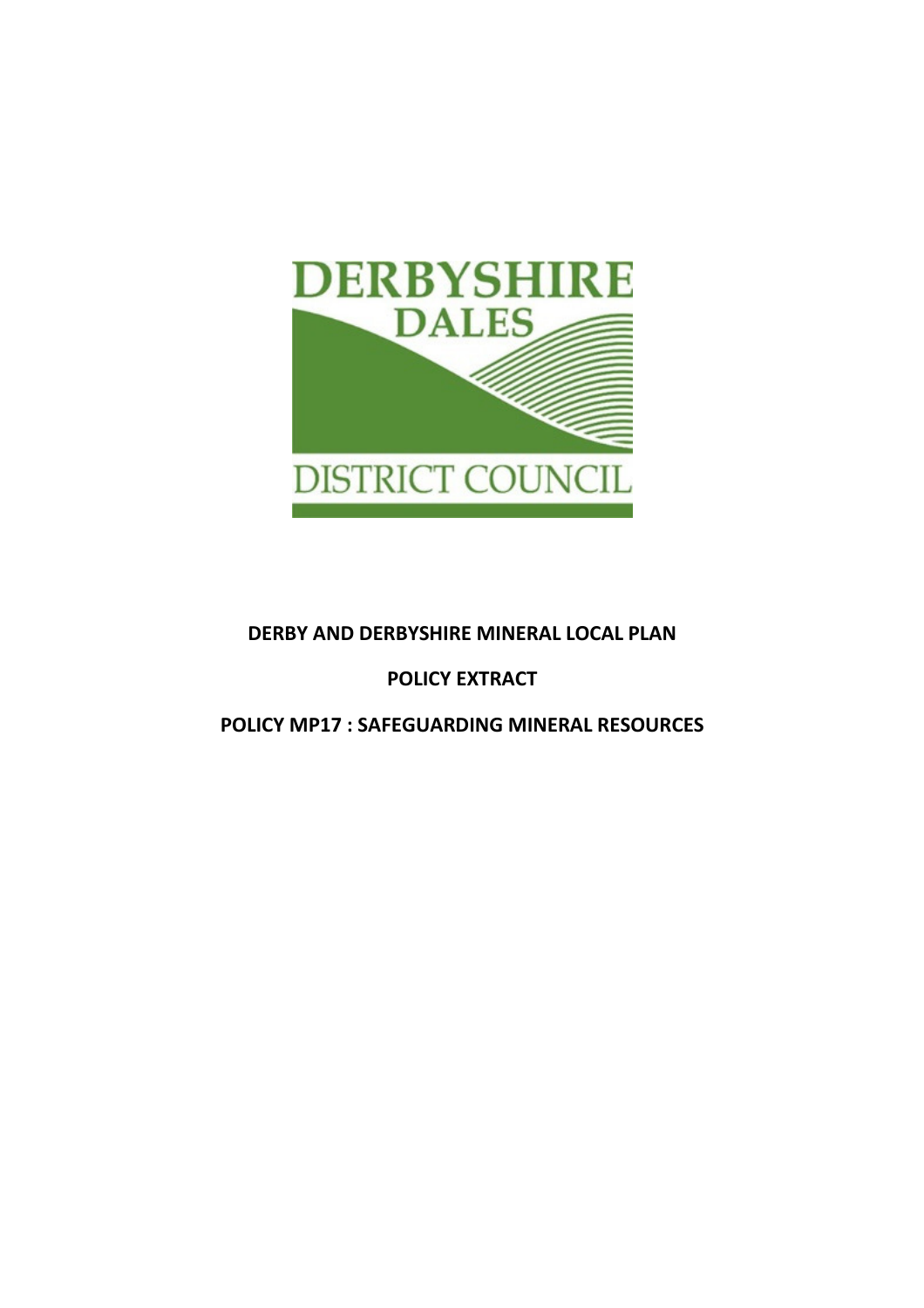## Mineral Resources Safeguarding Resources

7.5 Mineral resources are finite and it is an aim of sustainable development to conserve minerals as far as possible and encourage the efficient use of materials. As MPG1 indicates, the planning system has an important role to play in safeguarding deposits which are, or may become, of economic importance from unnecessary sterilisation by surface development. The conflict between mineral working and other development interests for housing, industry, schools and roads, is greatest around the existing built up areas. Mineral resources may be sterilised directly, or indirectly where other forms of development are allowed to encroach so closely as to inhibit the working of adjoining areas. In addition, it will be important to ensure that mineral operations, including tipping, do not themselves prejudice the future working of important mineral resources e.g. opencast coal proposals should be designed so as to avoid the sterilisation of any important clay resources.

7.6 Where there is an overriding need for development to take place on land containing a workable mineral deposit, the mineral should, wherever possible, be extracted in advance of the development unless this would give rise to unacceptable impacts or lead to excessive delays for the development. This is most likely to apply to opencast coal where the relatively short-term nature of some schemes may permit advance extraction and restoration within a reasonable time-scale.

7.7 Whilst the Mineral Planning Authority is not normally the determining authority for non-mineral development proposals, it is consulted on applications which could have the effect of sterilising mineral deposits. In exceptional cases the Authority could request the Secretary of State to exercise a power under Article 14 of the Town & Country Planning (General Development Procedure) Order 1995 to direct the local planning authority to deal with an application in a particular manner.

## Policy MP17 - Safeguarding Resources

The mineral planning authority will resist proposals for any development which would sterilise or prejudice the future working of important economically workable mineral deposits except where:

1) there is an overriding need for the development and